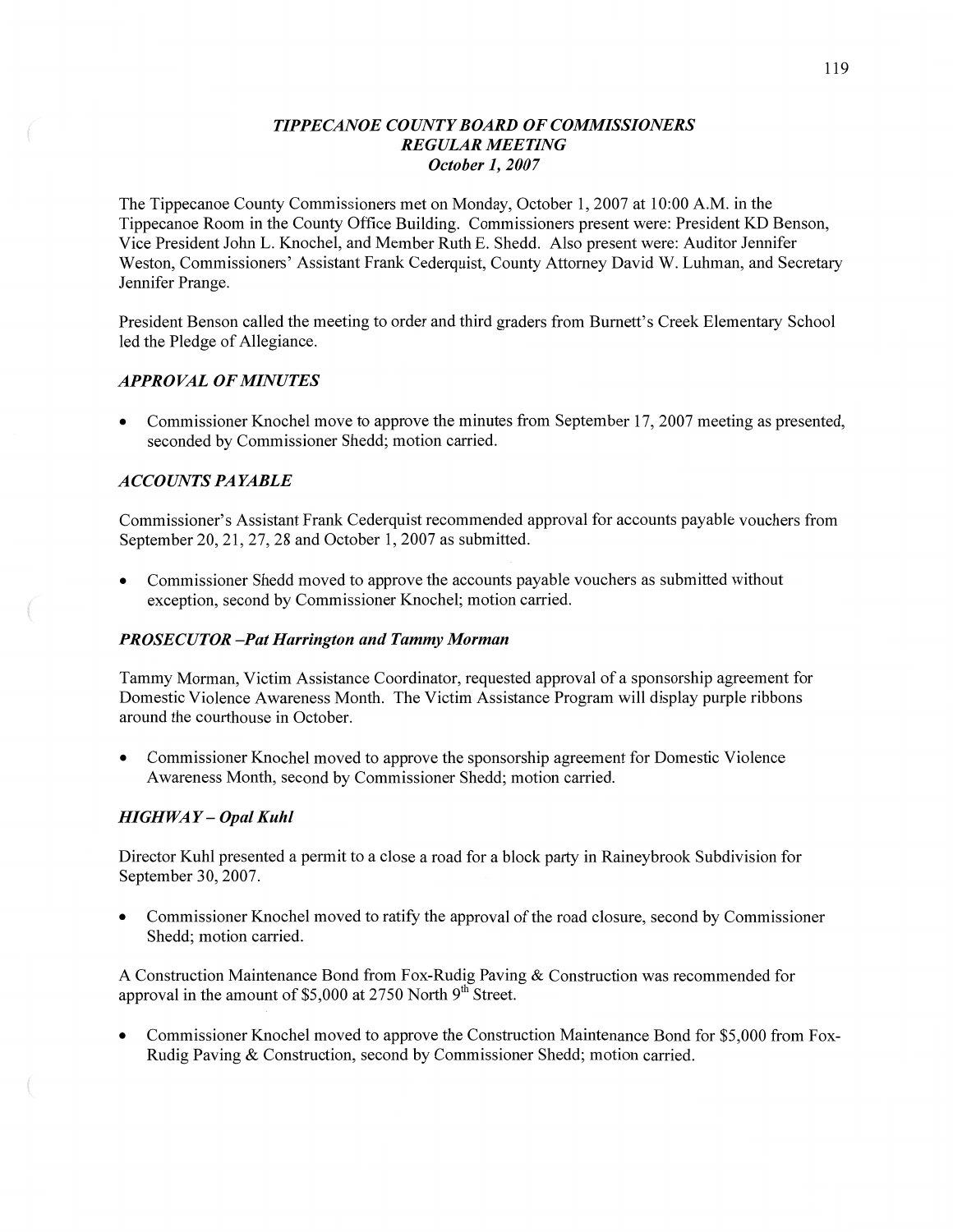Director Kuhl recommended approval for **a** Continuation Certificate from American Suburban Utilities for \$5,000 for work in the right-of-way.

**0** Commissioner Knochel moved to approve the Continuation Certificate from American Suburban Utilities, second by Commissioner Shedd; motion carried.

**A** Verification Certificate for Indefinite Term Surety Bond from Indiana Bell Telephone Company, Inc. for \$5,000 was presented for approval.

**0** Commissioner Knochel moved to approve the Verification Certificate as presented, second by Commissioner Shedd; motion carried.

A Verification Certificate for Indefinite Term Surety Bond from Verizon North, Inc. for \$5,000 was presented for approval.

**0** Commissioner Knochel moved to approve the Surety Bond as presented, second by Commissioner Shedd; motion carried.

Director Kuhl recommended approval of a Continuation Certificate from James H. Drew Corporation for \$10,000.

**0** Commissioner **Shedd** moved to approve the Continuation Certificate from James H. Drew Corporation, second by Commissioner Shedd; motion carried.

Change Order #4 for the 2006 Culvert Replacement Project was presented for approval. This change order is for **a** decrease in the contract of \$523.

**0** Commissioner Knochel moved to approve Change Order #4 for the 2006 Culvert Replacement Project, second by Commissioner Shedd; motion carried.

Director Kuhl reported the Highway Department is currently studying the intersection of 700 East and State Road 28. They **have** obtained the accident data and tracked the volume of traffic and are now awaiting reports from INDOT and the Sheriff **5** Department and will report to the commissioners when more information is available.

# *REZONE —ZZ350 —MERGER* #5 *INDEPENDENT ORDER* OF ODD *FELLOWS* (R1 to *NB), ORDINANCE 2007-36-CM*

**0** Commissioner Knochel moved to hear and approve Rezone Z-2350, second by Commissioner Shedd; motion carried.

(quote)

September 20, 2007 Ref. No.: 07-443

Tippecanoe County Commissioners 20 North 3rd Street Lafayette, IN 47901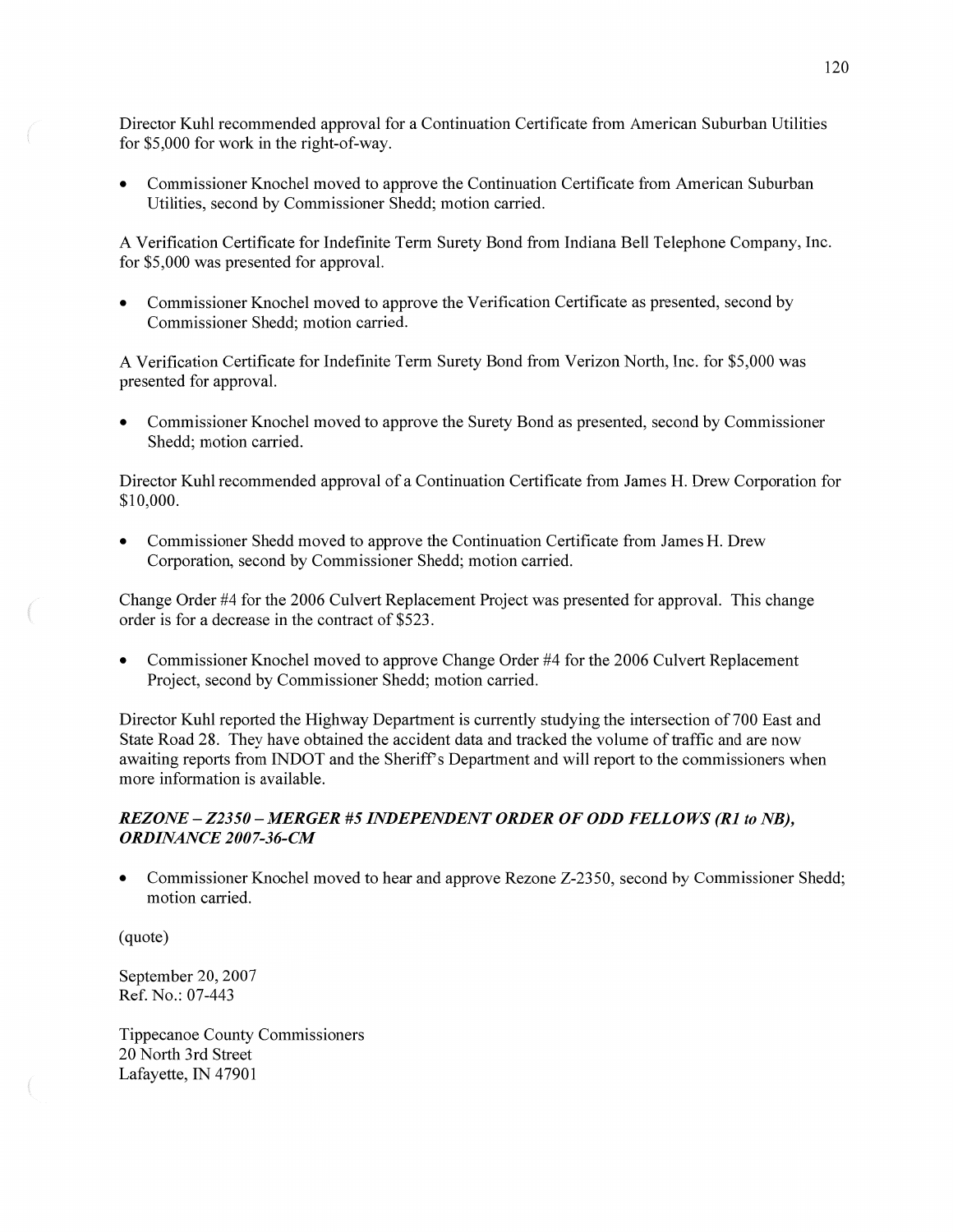#### **CERTIFICATION**

RE: **Z—2350--MERGER** #5 **INDEPENDENT ORDER** OF ODD **FELLOWS (R1 to NB):** Petitioner is requesting rezoning of two lots in Mystic Woods Subdivision, Phase 2 Replat, located at 6714 and 6692 Twilight Drive, Tippecanoe 22 (NW) 22-4.

Dear County Commissioners:

As Secretary to the Area Plan Commission of Tippecanoe County, I do hereby certify that at a public hearing held on September 19, 2007, the Area Plan Commission of Tippecanoe County voted **1** yes *-* 12 no on the motion to rezone the subject real estate from R1 to NB. Therefore, the Area Plan Commission of Tippecanoe County recommends to the Tippecanoe County Commissioners that the proposed rezoning ordinance be DENIED for the property described in the attachment.

Public Notice has been given that this petition will be heard before the Tippecanoe County Commissioners at their October 1, 2007 regular meeting. Petitioners or their representatives must appear to present their case.

Sincerely, Sallie Dell Fahey Executive Director  $\sqrt{s}$ 

(unquote)

Attorney Joe Bumbleberg spoke on behalf of the petitioner. The petitioners are requesting a rezone from R1 to NB to build a lodge for the Independent Order of Odd Fellows. The proposed rezone will be located next to a church on a 10 acre tract and will not be accessible from the highway. Mr. and Mrs. Houston, developers of this property, sold the parcel to the Independent Order of Odd Fellows for construction of **a** new lodge for the organization. Neighbors have consented to the proposed rezone and construction of the lodge.

Commissioner Benson Visited the area and is concerned about the entrance running through the residential area. She suggested the Odd Fellows consider an easement in the future to allow members to enter off State Road 225.

Auditor Weston recorded the vote:

| Shedd   | Nο  |
|---------|-----|
| Knochel | Yes |
| Benson  | Yes |

Ordinance 2007-36-CM passed 2-1.

#### *BOARD* OF *ELECTION* AND *REGISTRATION* **—** *Heather Maddox*

Co-Director Heather Maddox presented an Election Worker contract for Vote Center training at Ivy Tech State College.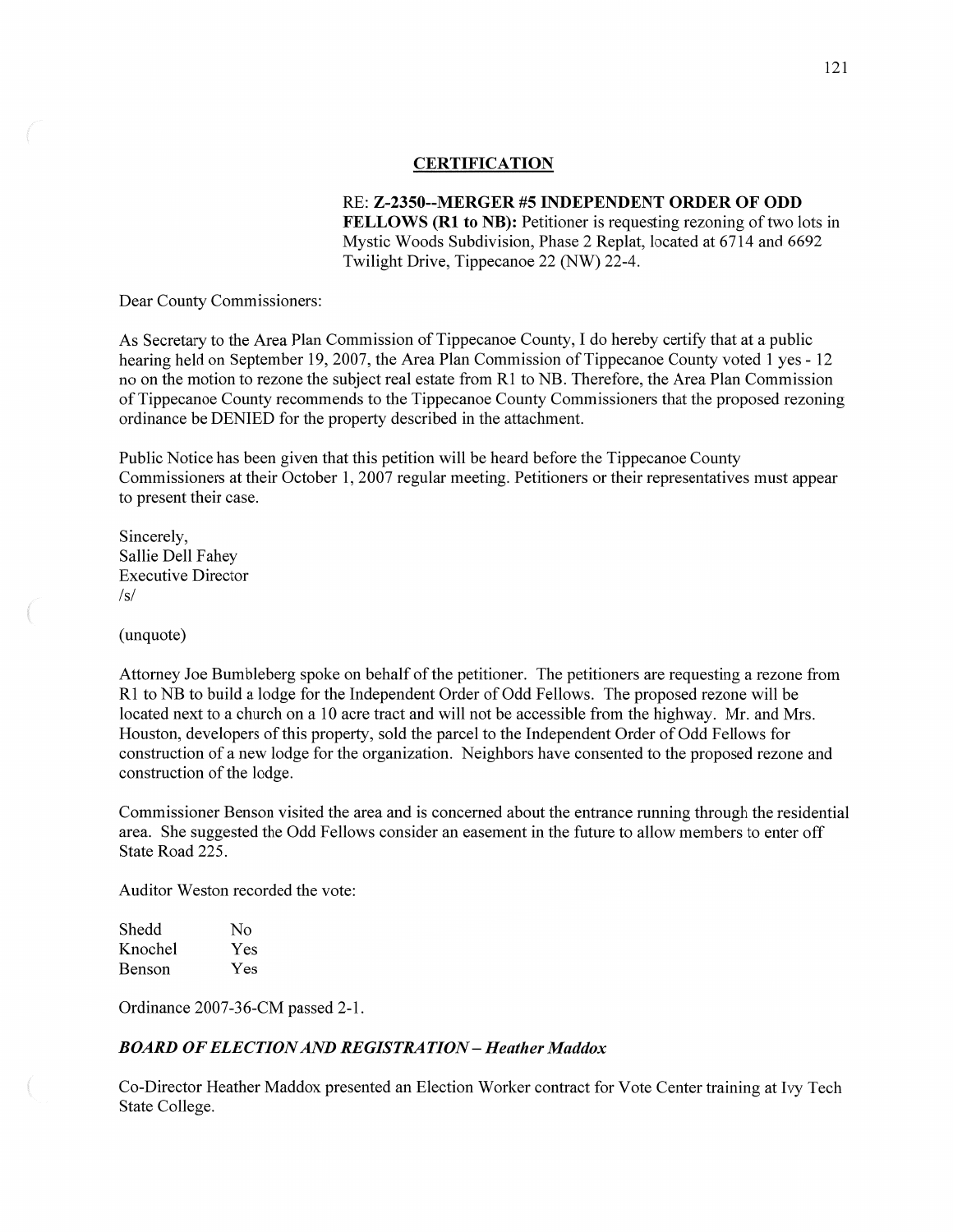**0** Commissioner Knochel moved to approve the contract with Ivy Tech as presented, second by Commissioner Shedd; motion carried.

Co-Director Maddox also presented the list of satellite locations for the 2007 Municipal Election. These satellite locations will be available starting on October 9, 2007 for absentee voters.

**0** Commissioner Knochel moved to approve the 2007 satellite locations pending approval from the Election Board, second by Commissioner Shedd; motion carried.

# $JUVENILE ALTERNATIVES - Tammy Patrick$

Director Patrick presented Truancy Mediation Memoranda Agreements for school corporations including Tippecanoe School Corporation, Lafayette School Corporation, West Lafayette School Corporation and Greater Lafayette Area Special Services. Reimbursements will be made to Juvenile Alternatives as follows:

| $\triangleright$ Lafayette School Corporation            | \$12,240 |
|----------------------------------------------------------|----------|
| $\triangleright$ Tippecanoe School Corporation           | \$8,160  |
| $\triangleright$ Greater Lafayette Area Special Services | \$4,080  |
| $\triangleright$ West Lafayette School Corporation       | \$2,040  |

**0** Commissioner Knochel moved to approve the Truancy Mediation Agreements for all participating schools, second by Commissioner Shedd; motion carried.

# *GRANTS* **—** *Laurie Wilson* and *Joann Miller*

Dr. Joann Miller requested approval for the Sex Offenders Management Grant for Superior Court 1. Ms. Miller reported the grant Will fund a case manager for two years with the ability to serve 10 offenders at a time.

**0** Commissioner Knochel moved to approve the Sex Offender Management Grant, second by Commissioner Shedd; motion carried.

Grant Coordinator Laurie Wilson requested the District IV Fire Training grant application be withdrawn. The grant will be administered by the Lafayette Fire Department and financially administered through the City of Lafayette.

**0** Commissioner Knochel moved to rescind the District IV Fire Training Grant previously approved, second by Commissioner Shedd; motion carried.

# *ORDINANCE* 200 *7-35-C.M; AMENDING T IPPE CANOE COUNTY CODE, PUBLIC PURCHASING R ULES* AND *POLICIES*

Attorney Luhman reported the proposed amendment repeals Chapter 34, section **.01-.** 13 with replacement sections .01 -.19. The Public Purchasing Rules and Policies were amended by legislation enacted in early 2007. This change affects the amount purchasing agents can approve on behalf of the county and also the purchasing policies and procedures.

Commissioner Knochel moved to approve Ordinance 2007-35-CM, second by Commissioner Shedd;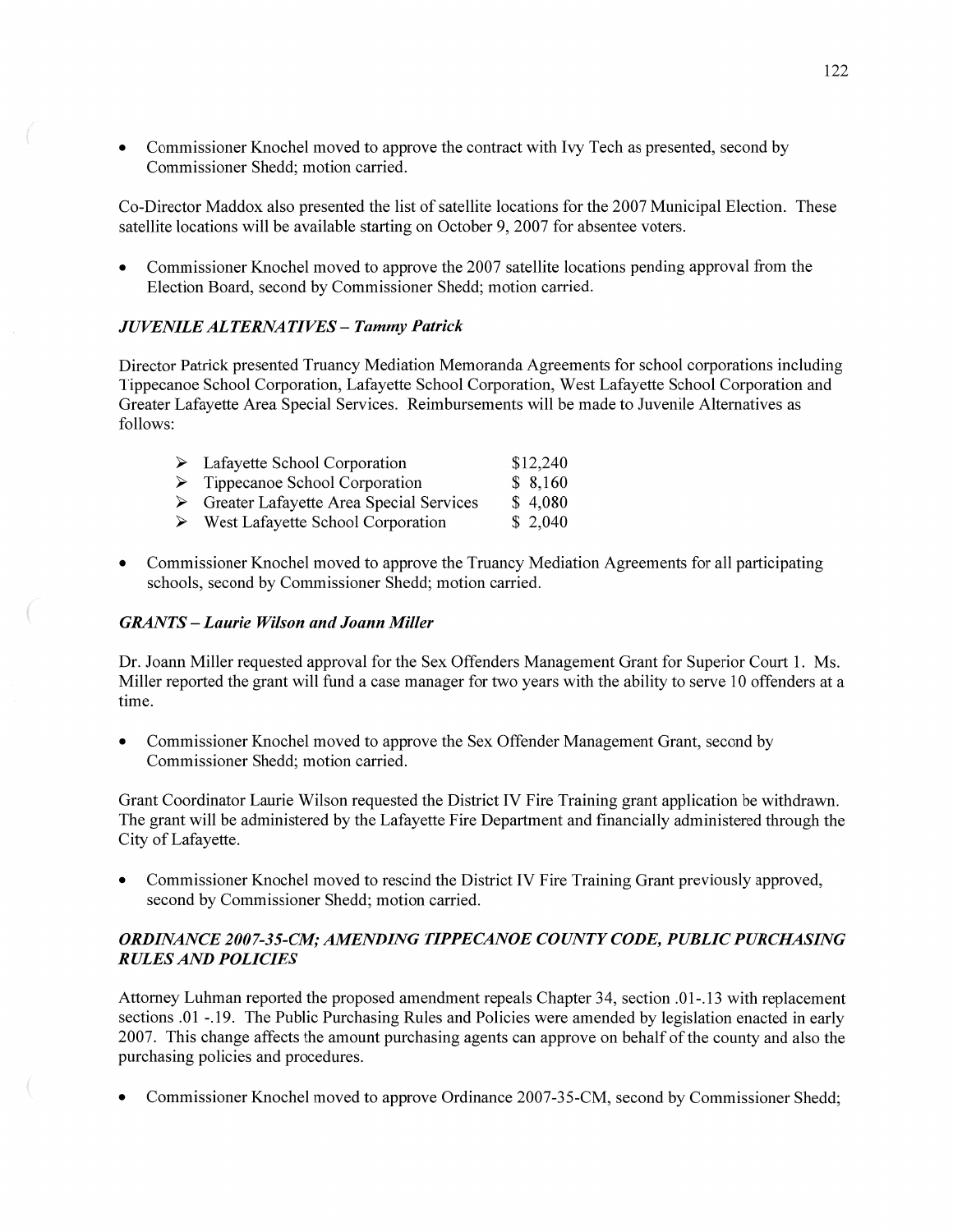Auditor Weston recorded the vote:

| Shedd   | Yes |
|---------|-----|
| Knochel | Yes |
| Benson  | Yes |

Ordinance 2007-35-CM passes on first reading 3-0.

- **0** Commissioner Knochel moved to rescind the rules and hear and approve Ordinance 2007-35-CM on second reading; second by Commissioner Shedd; motion carried.
- Commissioner Knochel moved to hear and approve Ordinance 2007-35-CM on second reading; second by Commissioner Shedd;

Auditor Weston recorded the vote:

| Shedd   | Yes |
|---------|-----|
| Knochel | Yes |
| Benson  | Yes |

Ordinance 2007-35-CM passes on second and final reading 3-0.

# *APPROVAL* OF *REQUEST* FOR RFP - *ENIL4NCED E-911 NETWORK SYSTEMS*

Sheriff Brown recommended approval for a Request for Proposal (RFP) for the Enhanced E-911 Systems with a November 19, 2007 due date. He anticipates the program offering more efficient ways to track 911 calls.

**0** Commissioner Knochel moved to approve the request for proposals for the Enhanced E-911 Network Systems, second by Commissioner Shedd; motion carried.

# **APPOINTMENT TO THE COMMON WAGE BOARD**

**0** Commissioner Knochel moved to appoint Karen Shedd to the Common Wage Board for the Lafayette School Corporation, second by Commissioner Shedd; motion carried.

# **APPLICATIONS TO THE VILLA**

Commissioner Knochel moved to approve applications for Billie Ann Morrison, Pamela Johnson, Georgeann Leslie to the Tippecanoe Villa, second by Commissioner Shedd; motion recorded.

# *UNFINISHED/NEW BUSINESS*

None

 $\overline{a}$ 

# *REPORTS* ON *FILE*

Wabash River Heritage Corridor Commission Wabash Valley Hospital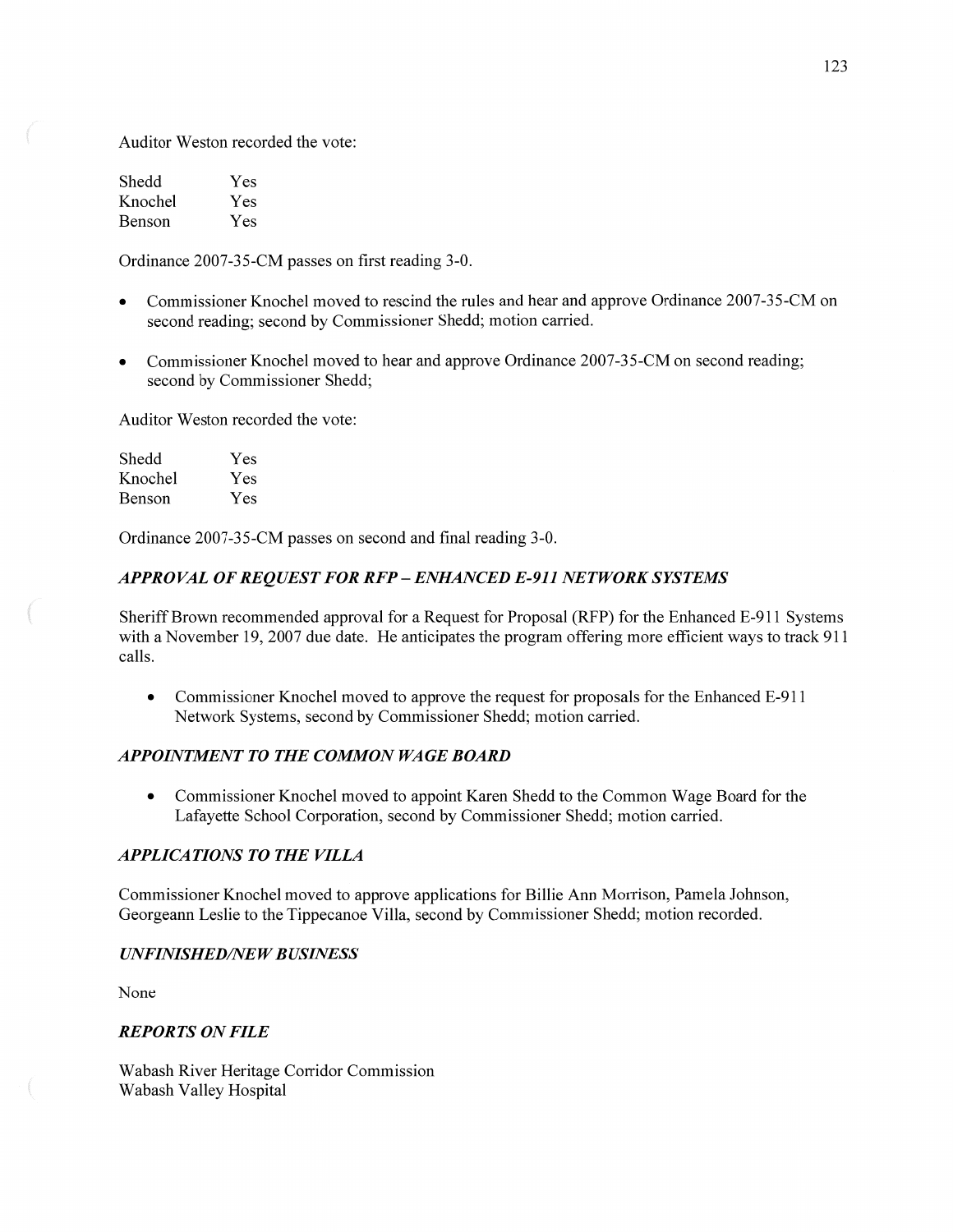Weights and Measures Treasurer Clerk Tippecanoe County Library

#### *PUBLIC COMMENT*

Jerry Smaltz - 234 Wood Dale – Mr. Smaltz spoke on behalf of the residents in the Woodfield Estates Subdivision. Recently the subdivision was repaved and the residents are unhappy with the quality of work. He reported the road has not been maintained adequately in 30 years and the material used is not conducive to community activity. Mr. Smaltz is requesting along with the other residents, that the situation be made right to satisfy the homeowners. Mr. Smaltz presented petitions from property owners regarding the condition of the roads.

Jim Murray **—** 237 Wood Dale — Mr. Murray reported the concrete settled in front of his property after repairs were done by county contractors. He is displeased with the replacement pavement and agrees the county should repair the damage.

Highway Director Opal Kuhl suggested the type of paving used was chosen for the amount of concrete cracks and joints that were breaking off. Micro-surfacing is a type of pavement preservation used in recent years to prevent full replacement of streets. This product is Federal Highway and INDOT approved product that seals all cracks and entire surface to prevent future cracking. Director Kuhl reported two coats were used in this addition to further smooth the surface. She will revisit the addition for further evaluation Within the week.

Tom Robertson — 228 Wood Dale *-* Mr. Robertson noted all homes in the area have concrete driveways and the black surface on the streets is not very aesthetically pleasing.

**0** Commissioner Knochel moved to adjourn.

#### **BOARD** OF **COMMISSIONERS** OF **THE COUNTY OF TIPPECANOE**

KD Benson, President

Aw L. Karchel

John L. Knochel, Vice President

 $Absent$ 

Ruth B. Shedd, Member